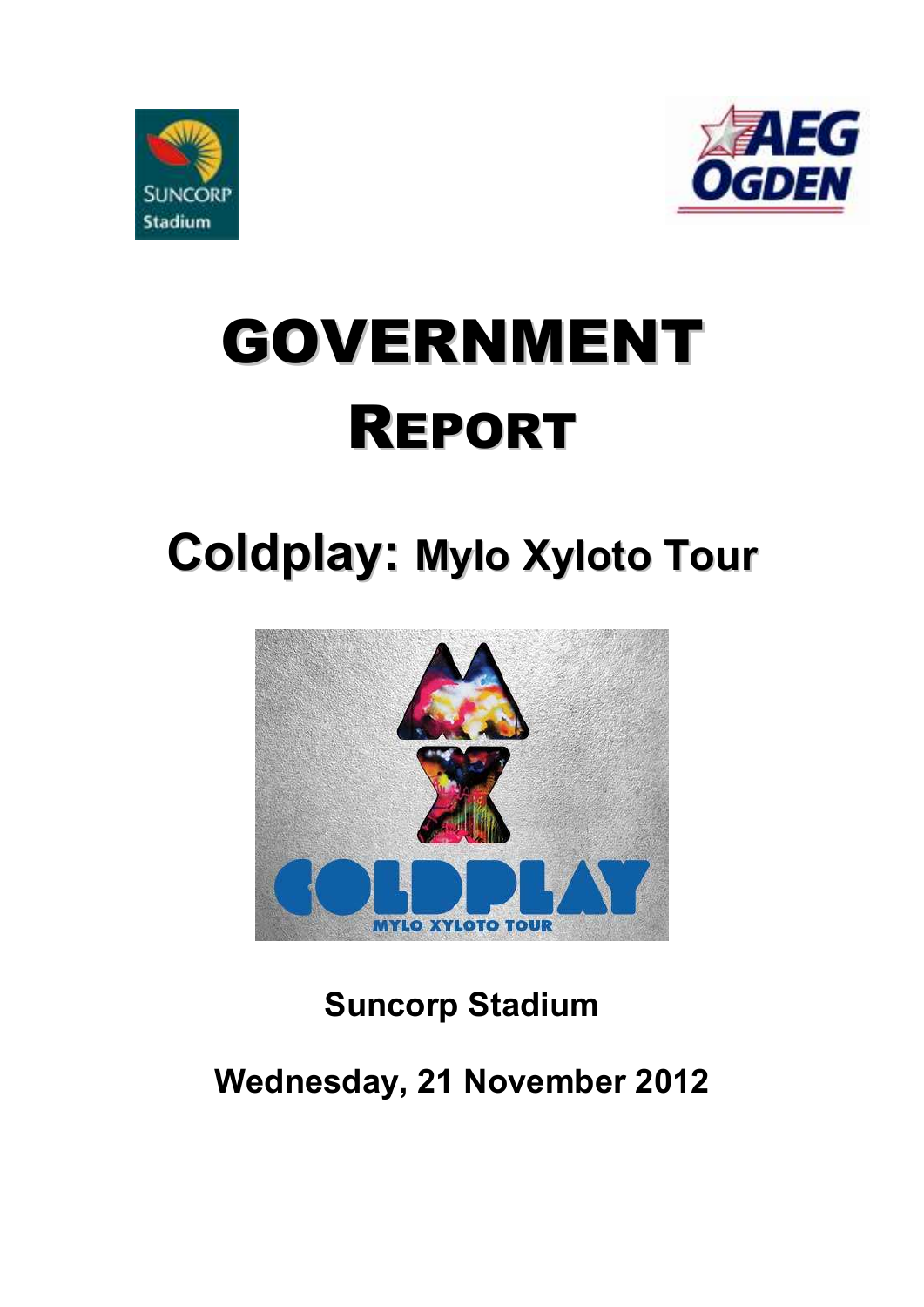



#### **1 EVENT OVERVIEW**

#### *Event Summary*

The Stadium hosted a Coldplay concert as part of their "Mylo Xyloto Tour" on the 21<sup>st</sup> November 2012.

Detailed planning was undertaken to identify and minimize potential adverse impacts on the local community in accordance with the Major Sports Facilities Regulations 2002 for Special Events.

A specific Operations Management Plan and a Transport Management Plan was developed for the concert and provided to the Stadium Management Advisory Committee (SMAC), Transport Coordination Group (TCG) and Stadiums Queensland as required in the Regulations.

A dedicated Call Centre was established for the concert period for the general public to contact the Stadium on any issues arising either during the bump in and bump out periods or during the concert itself. A local community letterbox drop was also conducted to provide residents within the Lang Park Traffic Area with as much information on the event as possible.

There were minimal issues arising from the concert which was highly successful both commercially and operationally overall. The touring company responsible for the Coldplay tour rated the venue and its management the best they had played in Australia.

Key deliverables for the concerts were:-

| Attendance | A total of 52,497 patrons attended the concert. |  |
|------------|-------------------------------------------------|--|
|            |                                                 |  |

- Call Centre A total of five calls were received overall, three of which were on the night of the concert. Of those, 1 call related to concert noise, 1 related to a limousine blocking a street during the concert and 1 related to road blocks in Blaxland St.
- Media Positive media coverage leading up to and of the concert itself.
- Crowd Management No queuing problems or delays in entering the Stadium. Egress went smoothly particularly given the large numbers on the field.
- Security No substantial security issues. There were 2 Evictions/Arrests for behaviour and 1 liquor offence issued.
- Transport No delays or issues were experienced with Public Transport. Crowds cleared within 50 minutes.
- Noise Controls The concert complied with the noise limits specified within the regulations. Readings taken at the measuring point within the Stadium were below the 100dB limit and all readings taken externally were below 70dB.
- Patron feedback Excellent feedback was received from concert patrons. Five positive responses were received along with 15 complimentary comments on newspaper blog sites.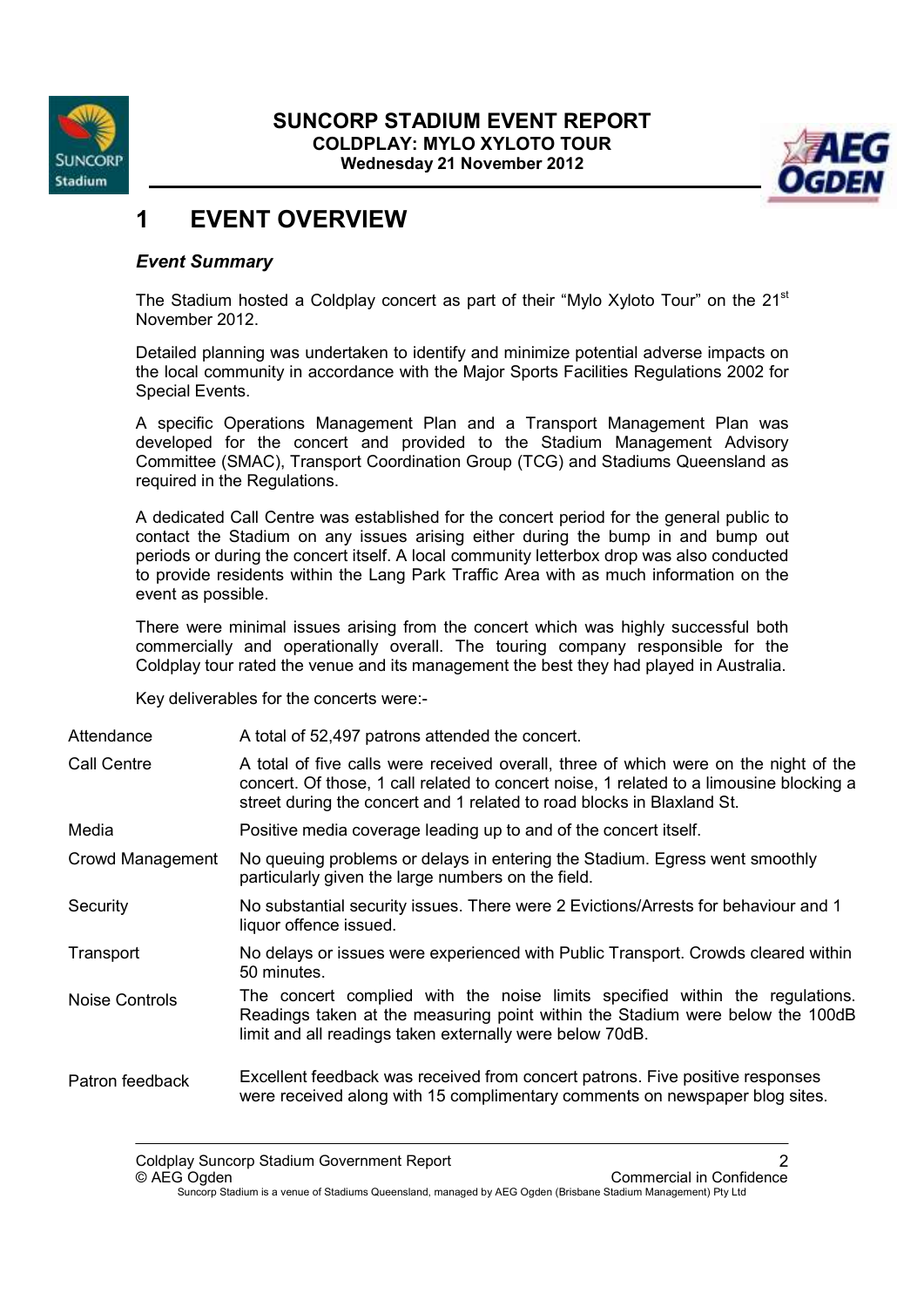



#### **2 OPERATIONS**

#### *2.1 Attendance & Ticketing*

#### **2.1.1 Concert Program**

| Gate C & F Corporate Opening     | 17:30 |
|----------------------------------|-------|
| Gates A, B, D & E Public Opening | 17:30 |
| First Support Act (The Pierces)  | 18:15 |
| <b>First Support Concluded</b>   | 18:45 |
| Second Support Act (Temper Trap) | 19:00 |
| Second Support concluded         | 19:50 |
| Main Act (Coldplay)              | 20:30 |
| <b>Show Concluded</b>            | 22:20 |

The concert concluded within the Stadium's curfew time of 22:30.

#### **2.1.2 Concert attendance**

The following is a breakdown of the concert attendance:

| On Field patrons         | $\overline{19.192}$ |
|--------------------------|---------------------|
| Grandstand patrons       | 31, 811             |
| Corporates               | 1494                |
| <b>Actual Attendance</b> | 52.497              |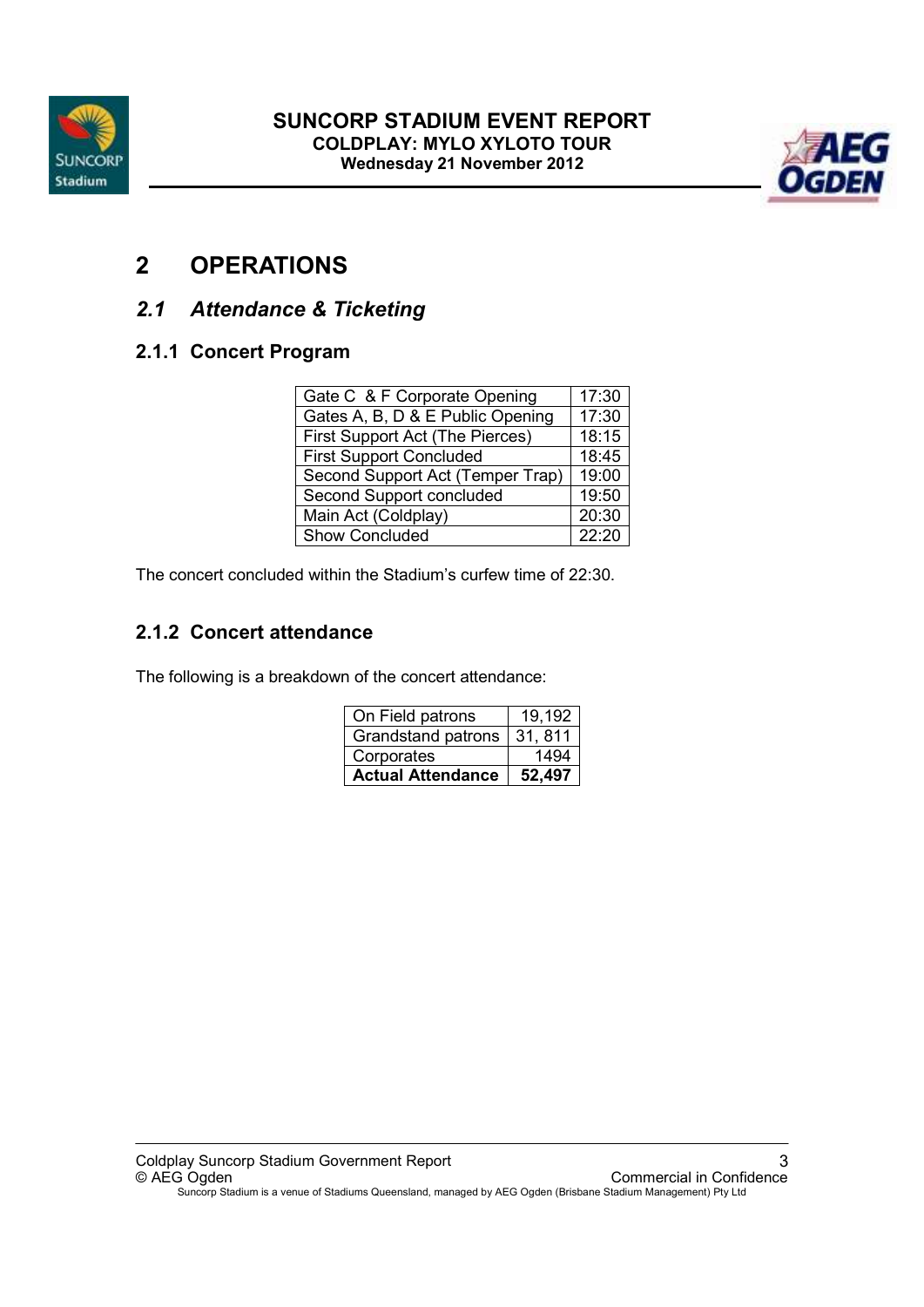

#### **SUNCORP STADIUM EVENT REPORT COLDPLAY: MYLO XYLOTO TOUR Wednesday 21 November 2012**



#### *2.2 Local Resident Management*

Comprehensive plans were prepared and implemented to manage issues involving the management of noise for local residents.

#### **2.2.1 Call Centre Operations**

The Stadium established a 'Concert Hotline' from Saturday, 17 November 2012 to Thursday 22 November 2012 specifically for general public issues relating to the concert. The hotline was staffed by trained Stadium personnel during the following times:

- Saturday, 17 November 2012 0900hrs 1600hrs
- Sunday, 18 November 2012 0900hrs 1600hrs
- Monday, 19 November 2012 0900hrs 2030hrs
- Tuesday, 20 November 2012 0900hrs 2030hrs
- Wednesday, 21 November 2012 0900hrs 2330hrs
- Thursday, 22 November 2012 0900hrs 1600hrs

To assist with major complaints or issues, Call Centre operators had direct access to the Stadium's main control room and management team to obtain specific advice.

The general Stadium number (07 3331 5000) was also operational during normal business hours as was the Stadium security number of (07 3331 5168) after hours. All calls logged by Call Centre operators were responded to either by a return call or in writing by Stadium staff no later than Friday 23 November 2012. Callers were given information on what action was taken in response to their call and the subsequent outcomes.

Comprehensive plans were prepared and implemented to manage issues involving the management of noise for local residents.

#### *2.3 Noise Management*

The Stadium engaged Cardno Consulting Australia as its specialist acoustic consultant. Cardno had conducted initial modelling to assist with the noise control measures during planning for the concert.

As part of this process, Cardno monitored noise levels at a point 50 metres directly in front of that stage measured at 15 minute intervals. It also continuously monitored the noise levels at the following locations as specified by the Major Sports Facilities (MSFA) Regulation 2002 (Reprint 1C) – Schedule 2:

- 8 / 5 Petrie Terrace, Brisbane
- 15 Plunkett Street, Paddington
- 36 Judge St, Brisbane (a new location)
- 26 Princess Street, Brisbane
- 31 Isaac Street, Milton

*Note: 36 Judge Street was used for the first time, replacing 105 Hale Street as ambient traffic noise at that location impacted on noise readings at previous concerts.*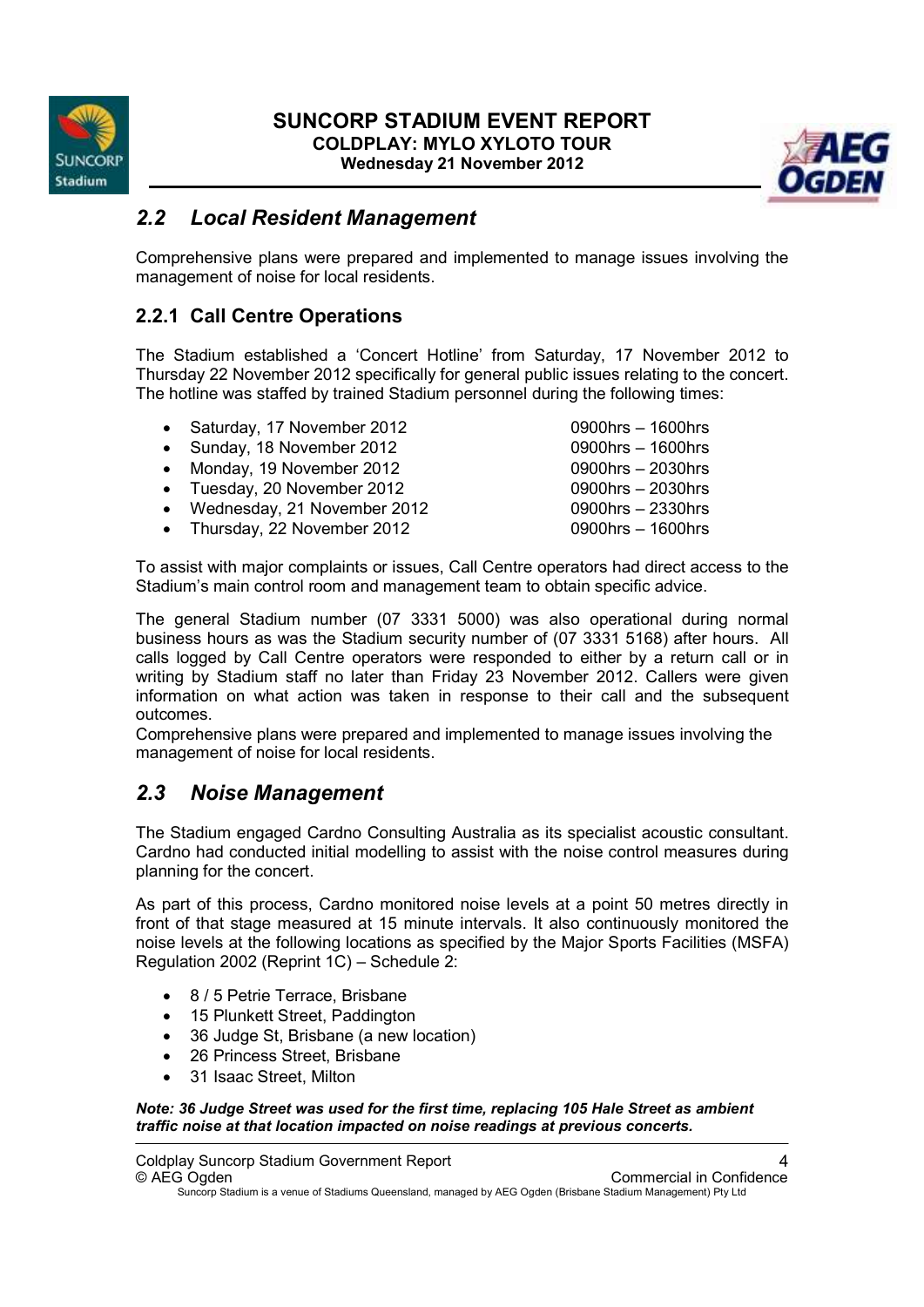



Cardno Consulting measured noise in compliance with the Environmental Protection Agency's Noise Measurement Manual.

During the event, including rehearsals and sound tests, the Stadium ensured that one of its employees or contractors;

- (a) was present at the sound mixing desk for the event and associated sound checks;
- (b) could communicate with all of the acoustical consultants conducting the monitoring of the noise levels from the event; and
- (c) was able to report sound levels to Stadium Management at all times.

In summary, the concert complied with the noise limits specified within the regulations. Readings taken at the measuring point within the Stadium were below the 100dB limit and all readings taken externally were below 70dB.

#### *2.4 Local Issues Management*

#### **2.4.1 Noise Levels**

The one sound complaint received was relayed immediately to Cardno and sound engineers were dispatched to the complaint location to take readings. It was determined that the noise was inside the allowable level.

#### **2.4.2 Limousines & Parking**

Limousine parking in Parkview and Mayneview Streets was monitored closely and was in line with the usual arrangements for other major Stadium events. Barriers and Security guards were placed at either end of Blaxland Street to ensure it was not used for dropoffs and pick-ups and Police were present in Blaxland Street post concert to control noise and patron behavior.

There were 368 parking infringement tickets issued and 12 vehicles towed.

#### **2.4.3 Taxis**

Taxi demand was high after the concert and queues were managed by Taxi Council of Queensland staff. There were no complaints or significant incidents to report regarding taxis.